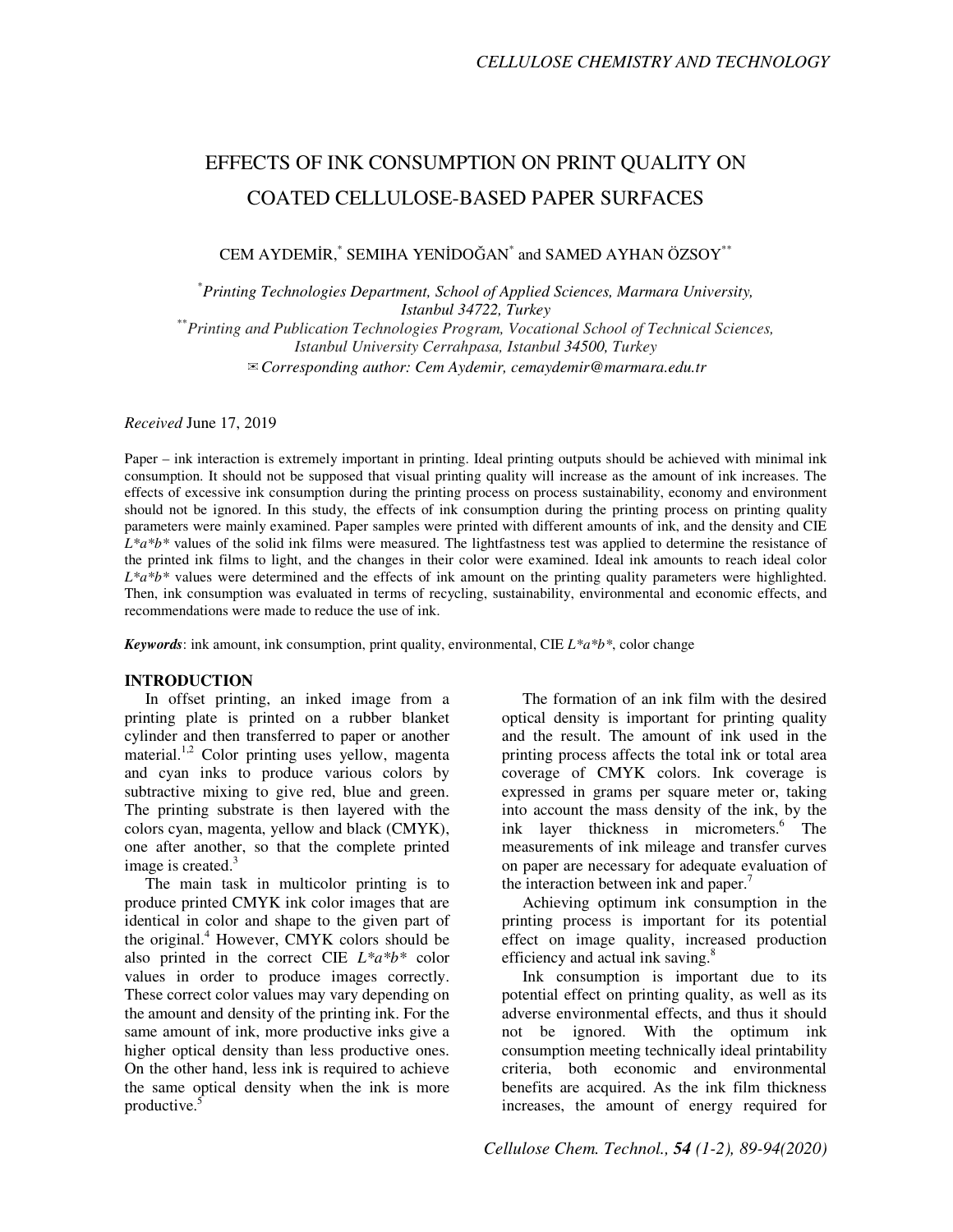drying the ink film increases as well and a greater amount of volatile organic compounds is released into the atmosphere. These volatile organic compounds (VOCs) affect the ozone layer and are associated with global warming because of their contribution to the greenhouse effect.<sup>9</sup>

In recent years, the number of studies focusing on the reduction of VOCs content produced by inks has boosted due to increased environmental awareness. Nevertheless, there is no environmental study on the reduction of ink consumption in the printing industry. In this study, a series of printing processes have been performed with different amounts of ink, and the effects of ink amount on printing density, *CIE L\*a\*b\** values, color change and lightfastness were examined. Also, the environmental effects of unnecessary ink consumption were discussed.

## **EXPERIMENTAL**

The investigation was performed using RAPIDA Magenta 7000 49 mineral oil-based offset printing inks (Michael Huber, Germany) for the standard offset sheet printing.

In test prints, glossy coated paper was used, and the properties of this paper are listed in Table 1.

In this study, an IGT C1 (IGT, Netherlands) printability tester was used to print on the coated papers with different ink amounts. This printability tester allows homogeneous inking of a printing cylinder and the transfer of a certain amount of ink to the test papers under certain conditions.

The amount of ink transferred to the substrate was determined by weighing (g) the printing cylinder just before and after printing.

After the printed area was determined by measuring the printing length and width, the amount of ink applied to this area (in  $g/m^2$ ) was calculated according to Equation 1 and the data are provided in Table 2:

$$
C = \frac{m_1 - m_2}{4} \tag{1}
$$

where *C* is ink coverage;  $m_1$  is the mass of the inked printing cylinder before printing;  $m_2$  is the mass of the printing cylinder after printing; A is the printed area.

The ink printed in this defined quantity (in  $g/m^2$ ) was the starting point of the physical tests to be performed. The ink amount values obtained were a prerequisite for determining the applied ink volume and other relevant printability characteristics, such as color intensity and print gloss.

Solid density values and colorimetric coordinates of the test inks were measured *via* a Gretag Macbeth SpectroEye Spectrophotometer (CIE standard illuminant D50, CIE standard observer 2°, 0°/45° instrument geometry, and white backing) and recorded. The print gloss values of magenta ink films were measured at 60° geometry using a BYK Gardner Gloss Meter (Sheen Instruments, U.K.), in accordance with ISO 2813:2014.

Table 1 Features of used print paper

| Properties                          | Standard         | Glossy coated paper |  |  |
|-------------------------------------|------------------|---------------------|--|--|
| Grammage $(g/m^2)$                  | ISO 536          | 115.0               |  |  |
| Bulk $\text{cm}^3\text{/g}$ )       | ISO 534:1995     | 0.77                |  |  |
| Whiteness CIE D65/10 $(\%)$         | ISO 11475        | 122                 |  |  |
| Brightness D65/10 $(\%)$            | ISO 2470-2       | 99                  |  |  |
| Opacity with D65/10 $(\%)$          | ISO 2471         | 94.0                |  |  |
| Gloss TAPPI 75 $(\%)$               | TAPPI T480 om-92 | 70                  |  |  |
| Surface roughness (PPS 1.0)         | ISO 8791-4       | 0.7                 |  |  |
| Surface roughness Bendtsen (µm/Pas) | ISO 8791-2       |                     |  |  |
| Surface energy $(mJ/m2)$            | ASTM D5946       | 50.6                |  |  |

Table 2 Transferred amount of printing ink on paper

| <b>Series</b> |       |       |       |       |       |       |       |       |
|---------------|-------|-------|-------|-------|-------|-------|-------|-------|
| Ink, $g/m^2$  | 0.459 | 0.515 | 0.543 | 0.585 | 0.627 | 0.655 | 0.752 | 0.864 |
| <b>Series</b> |       |       |       |       |       | 14    |       | Iб    |
| Ink, $g/m^2$  | 0.905 | 0.975 | .045  | 114   | .142  | 1.254 | .268  | 1.365 |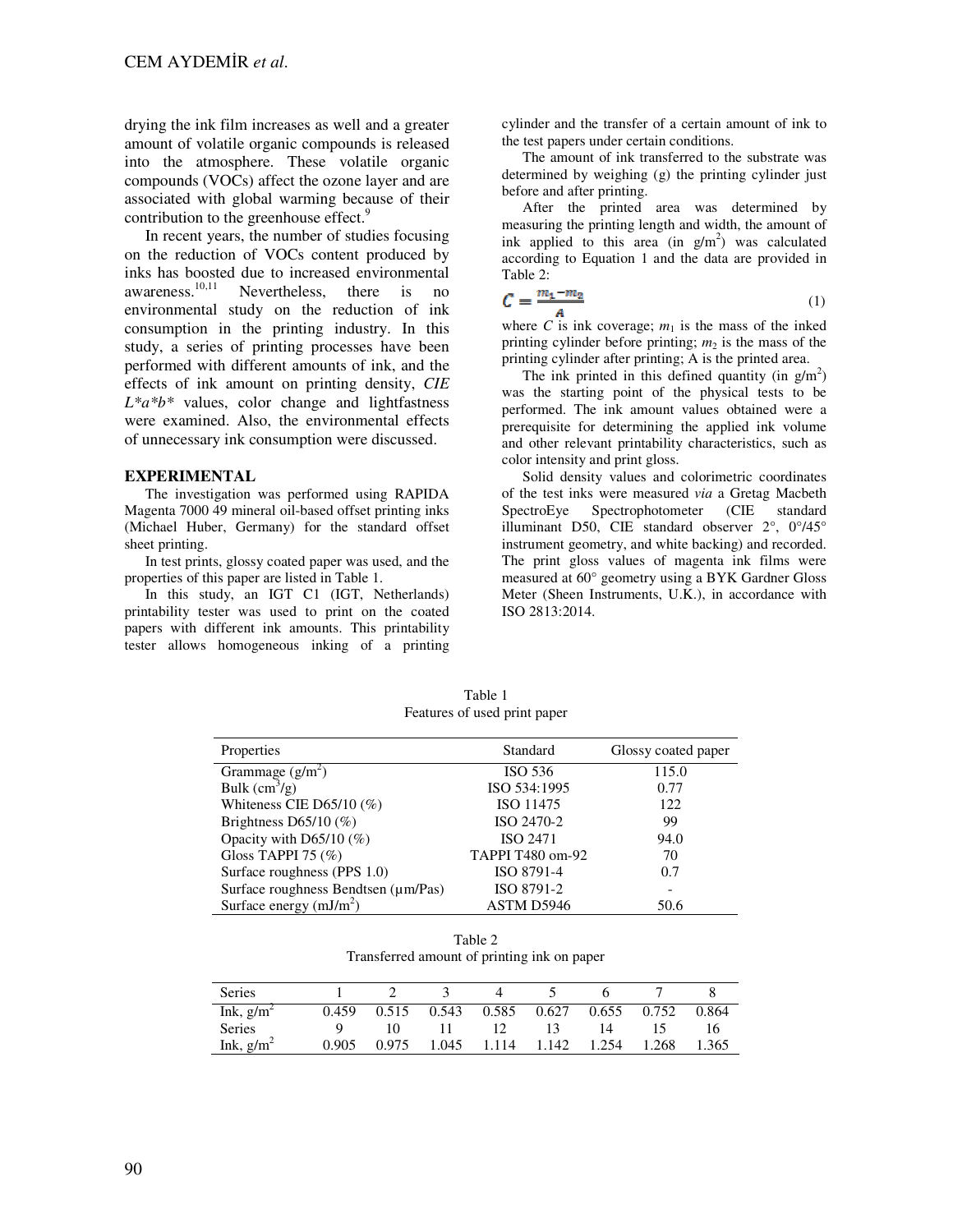## **RESULTS AND DISCUSSION**

The optimum ink amount in accordance with ISO 12647-2 printing parameters was determined in the test prints on matte coated papers, and the effects of ideal and different ink amounts on print density, CIE *L\*a\*b\** values, color change and lightfastness were examined. $^{12}$ 

## **Printability properties**  *Ink amount and density*

Ink is structurally a dispersion system consisting of pigment, binder and solvent. $^{14}$  The physicochemical interaction between paper and printing ink is related to the spreading, setting and drying of wet ink.15,16 The horizontal and vertical movement of the liquid ink within the paper is theoretically a good example to the liquid flow in the porous platform.<sup>17</sup> Print density is the color depth of a printed image. $^{13}$  In the study, the print densities of different amounts of ink (ink films) on the paper surfaces were measured and the density values obtained were shown graphically as a function of the amount of ink applied (Fig. 1).

The test prints were made in accordance with ISO 12647: 2 standard CIE *L\*a\*b\** values (*L\** 48, *a\** 74, *b\** -3, white backing). The ideal ink amount and density values were determined to be  $0.752$  g/m<sup>2</sup> and 1.40, respectively (Fig. 1).

In the study, it was determined that the density value increases proportionally with the ink amount used in printing. As the ink amount on unit area increased, the amount of pigment in the ink film also increased. Since the paper absorbed the liquid phase of the ink, more pigment was fixed per unit area on the paper surface. It is believed that the increase in the print density value due to the rising use of ink is related to the increase in the pigment ratio per unit area.

#### *Ink amount and CIE lightness*

The perception of color changes varies from person to person, the degree of illumination of the place, and many other factors. *L\*a\*b\** is a system designed by CIE to eliminate these perception differences, by turning colors into mathematical expressions.<sup>18</sup> The CIE 1976 CIELAB color space is still most frequently used for measuring the colors of printing inks.<sup>19</sup> The CIE coordinates, *L\** (lightness), *a\** (red-green) and *b\** (blue-yellow) can be obtained by mathematical transformation and computation of the X, Y and Z tristimulus values.<sup>20,21</sup>

The luminous intensity of a color  $-$  *i.e.*, its degree of lightness – is called its value. Colors can be classified as light or dark, when comparing their value.<sup>22</sup> In the color space, the CIE  $L^*$ (lightness) value describes the lightness. $19$ 

This study shows that as the amount of ink used for printing increases, the lightness value of magenta color decreases spectrophotometrically. In the three-dimension color space, a decrease in the lightness value of the stated color means that the color shifts towards the center (Fig. 2). In other words, the higher the amount of ink used, the darker the color is.

## *Ink amount and color*

In the CIE *L\*a\*b\** measurements performed for the purpose of examining the effect of ink amount on color value, it was observed that, as the ink amount was increased, the magenta color changed in '+' direction on axes a and b of the coordinate plane. This means that, as the ink amount rises, the magenta color becomes yellower and redder (Fig. 3).



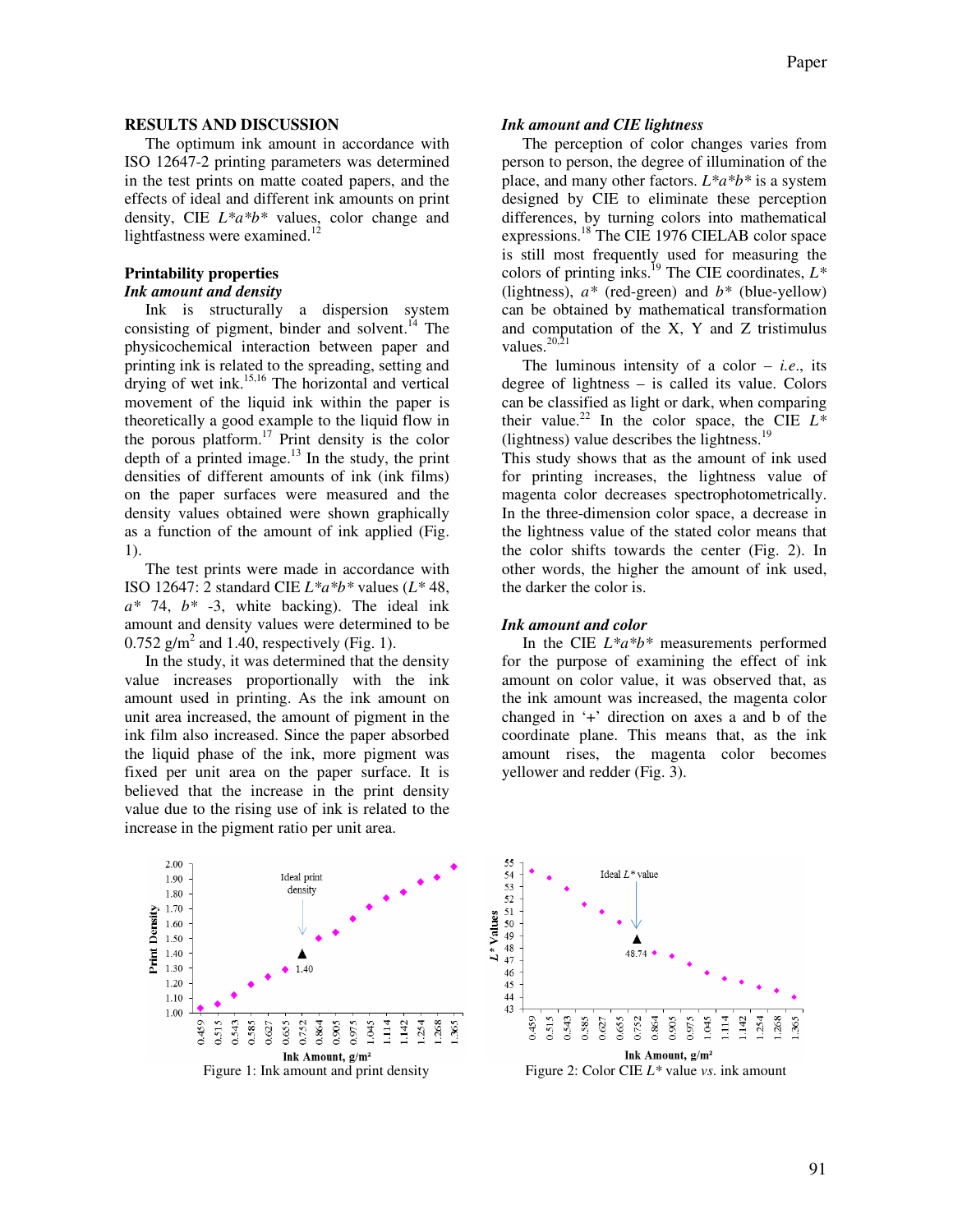

Figure 3: Color deviation in CIE *L\*a\*b\** color space depending on ink amount



Figure 4: Color difference (∆E*\*ab*) as a function of ink amount

The changes in ink amount caused color deviation from the ideal CIE *L\*a\*b\** value (Fig. 3). As can be observed in Figure 4, color values change depending on increasing or decreasing the amount of ink used.

#### **Effect of ink amount on lightfastness**

The lightfastness measurements of the printing test samples were made according to ISO 12040: 1997(R2016). The lightfastness of the printed ink films was compared with standardized blue wool samples and the changes in colorimetric appearance were expressed as CIE *L\* a\* b\** and ∆E\**ab*. After the lightfastness testing, it was observed that the CIE *L\** value of the magenta color ink film increased, compared to that recorded in the printing moment for all the ink amounts used. This CIE *L\** value increased with a

narrower margin, as the ink consumption increases. This indicates that the lightness of the color is less affected by light, due to the increase in ink consumption and density (Fig. 5a).

It was observed that the CIE *a\** (+red) value of the color did not change significantly in the measurements, following the lightfastness test (Fig. 5b). In particular, it was found that the CIE *a\** (+red) value was minimally affected by light in the range of the ideal ink amount.

Also, after the lightfastness test, it was observed that the CIE *b\** value of the magenta color equally decreased for all the ink amounts (Fig. 5c). The yellowness (+yellow) of the sample decreased and the sample became predominantly blue (-blue). Accordingly, it could be noted that the amount of ink used had no effect on the changes of the CIE *b\** value of the color under the influence of light.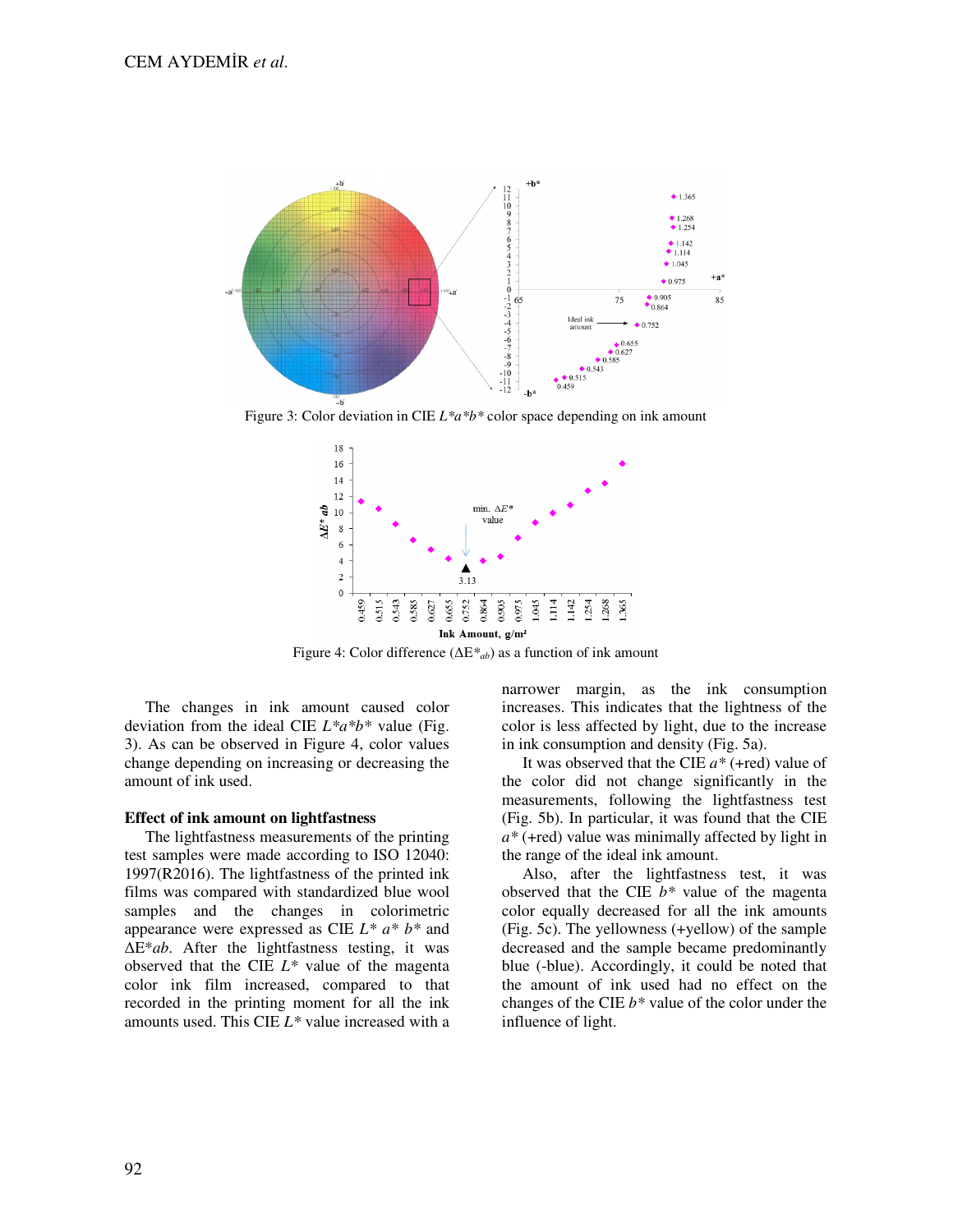

Figure 5: Changes of CIE *L\*a\*b\** and ∆*E*\**ab* value of color as a function of ink amount

The lower the pigmentation concentration of the ink, the lower the lightfastness. $23$  In the present study, the color change decreased as the ink amount increased following the lightfastness testing, compared to the recordings taken in the first printing moment (Fig. 5d). This is considered to be caused by the increased density and pigment concentration of the ink film. Thus, the ink film was less affected by light when a higher amount of ink was used in printing.

# **CONCLUSION**

Varying the amount of ink used in printing has caused printing parameters to change. Using an excessive or a lower ink amount in the printing process diverted especially the print density and color from the CIE *L\*a\*b\** values stated in ISO 12647-2 standard. Particularly in multi-color printing, this would cause final printing results to deviate from the original image. Therefore, the ideal ink amount and ink density should be determined according to the paper and ink structure selected for printing.

On the other hand, using excessive ink in the printing process makes the drying of the ink film difficult, prolonging the drying process, increases the energy consumption, delays overprint varnish applications and post-print finishing processes. Thus, using excessive ink in the printing process should be avoided.

In addition, excessive ink consumption will certainly have adverse effects, especially, on the economy of the printing process and on the environment, because of higher consumption of energy resources. Therefore, environmental sustainability of printing can be achieved by keeping ink consumption at an optimum level in the printing production process.

## **REFERENCES**

<sup>1</sup> C. Aydemir and C. Özakhun, in "Matbaa Malzeme Bilimi" [What the Printer Should Know about Ink, in Turkish], edited by Dr. Nelson R. Eldred, Marmara University Publications, 2019, pp. 28-30, http://bt.ubyo.marmara.edu.tr/en/our-published-books/ 2 Ž. Pavlović, S. Dedijer, S. Draganov, I, Karlović and I. Jurič, in "Printing on Polymers, Fundamentals and Applications", edited by J. Izdebska and S. Thomas, Elsevier, USA, 2016, Chapter 13 Offset Printing, pp. 217-229, https://doi.org/10.1016/B978-0- 323-37468-2.00013-0

3 P. Bajpai, in "Biermann's Handbook of Pulp and Paper", edited by P. Bajpai, 3<sup>rd</sup> edition, Elsevier, 2018, vol. 2: Paper and Board Making, pp. 237-271, https://doi.org/10.1016/B978-0-12-814238-7.00011-8